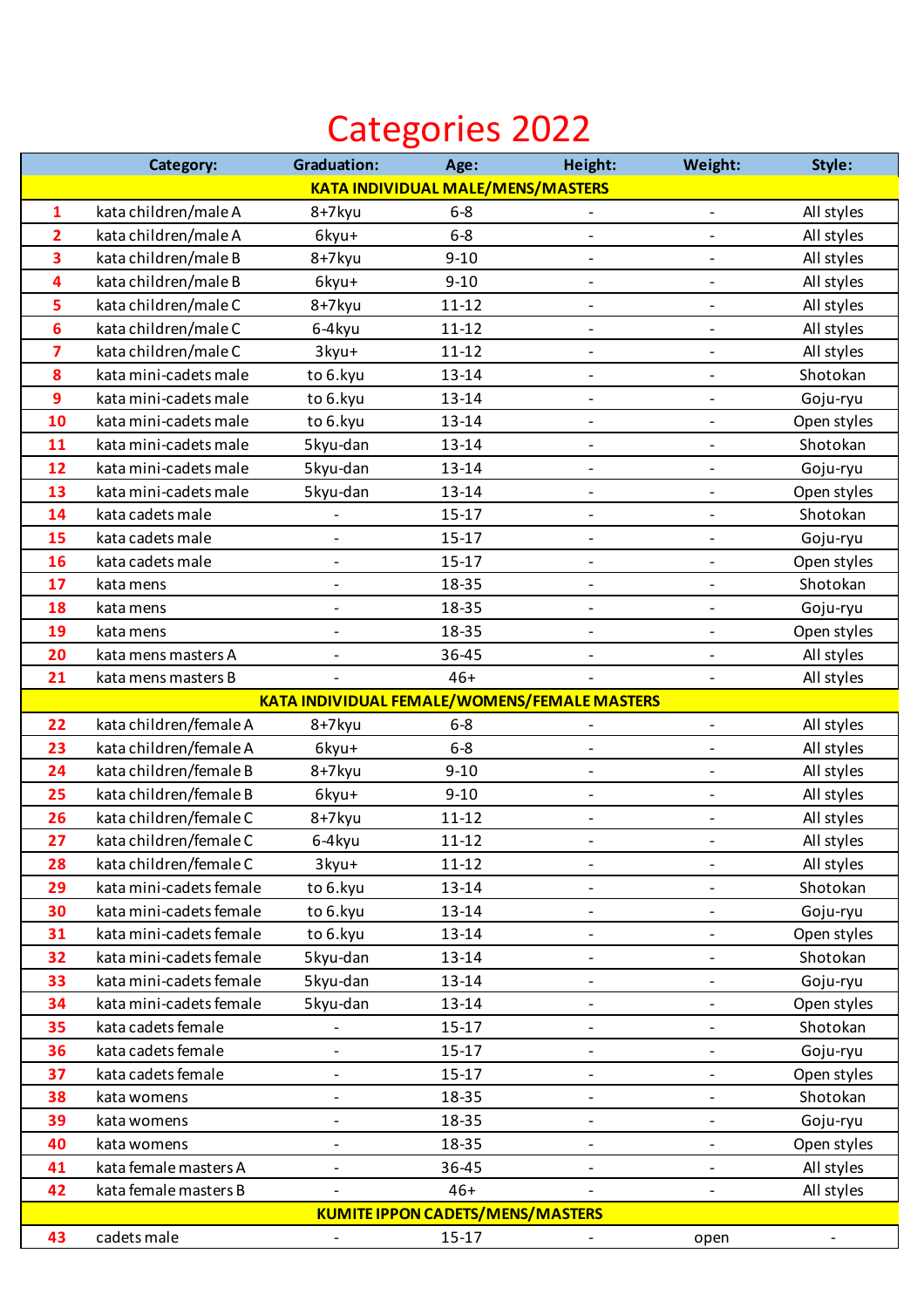| 44       | mens                                                                                    |                          | 18-35                                                                  |                          | open                    | $\overline{\phantom{a}}$                             |  |  |  |
|----------|-----------------------------------------------------------------------------------------|--------------------------|------------------------------------------------------------------------|--------------------------|-------------------------|------------------------------------------------------|--|--|--|
| 45       | masters                                                                                 |                          | $36+$                                                                  |                          | open                    |                                                      |  |  |  |
|          | <b>KUMITE IPPON CADETS FEMALE/WOMENS/MASTERS FEMALE</b>                                 |                          |                                                                        |                          |                         |                                                      |  |  |  |
| 46       | cadets female                                                                           |                          | $15-17$                                                                |                          | open                    | $\overline{\phantom{a}}$                             |  |  |  |
| 47       | womens                                                                                  | $\overline{\phantom{0}}$ | 18-35                                                                  |                          | open                    | $\overline{\phantom{0}}$                             |  |  |  |
| 48       | masters female                                                                          |                          | $36+$                                                                  |                          | open                    | $\overline{\phantom{a}}$                             |  |  |  |
|          | <b>KUMITE NIHON MALE</b>                                                                |                          |                                                                        |                          |                         |                                                      |  |  |  |
| 49       | children male A                                                                         | 8.+7.kyu                 | $6 - 8$                                                                | $\overline{\phantom{a}}$ | open                    | $\overline{\phantom{a}}$                             |  |  |  |
| 50       | children male A                                                                         | 6.kyu+                   | $6-8$                                                                  |                          | open                    | $\overline{\phantom{0}}$                             |  |  |  |
| 51       | children male B                                                                         | 8.+7.kyu                 | $9 - 10$                                                               | $\overline{a}$           | open                    | $\overline{\phantom{a}}$                             |  |  |  |
| 52       | children male B                                                                         | 6.kyu+                   | $9 - 10$                                                               | $\overline{\phantom{0}}$ | open                    | $\overline{\phantom{a}}$                             |  |  |  |
| 53       | children male C                                                                         | 8.+7.kyu                 | $11 - 12$                                                              | $\overline{\phantom{a}}$ | $-150cm$                | $\overline{\phantom{a}}$                             |  |  |  |
| 54       | children male C                                                                         | 8.+7.kyu                 | $11 - 12$                                                              |                          | +150cm                  | $\overline{\phantom{a}}$                             |  |  |  |
| 55       | children male C                                                                         | $6.kyu+$                 | $11 - 12$                                                              | $\overline{\phantom{0}}$ | $-150cm$                | $\overline{\phantom{a}}$                             |  |  |  |
| 56       | children male C                                                                         | 6.kyu+                   | $11 - 12$                                                              | $\overline{\phantom{a}}$ | $+150cm$                | $\overline{\phantom{a}}$                             |  |  |  |
|          |                                                                                         |                          | <b>KUMITE NIHON FEMALE</b>                                             |                          |                         |                                                      |  |  |  |
| 57       | children female A                                                                       | 8.+7.kyu                 | $6-8$                                                                  | $\overline{\phantom{a}}$ | open                    | $\overline{\phantom{a}}$                             |  |  |  |
| 58       | children female A                                                                       | $6.kyu+$                 | $6-8$                                                                  | $\overline{\phantom{a}}$ | open                    | $\overline{\phantom{a}}$                             |  |  |  |
| 59       | children female B                                                                       | 8.+7.kyu                 | $9 - 10$                                                               | $\overline{a}$           | open                    | $\overline{\phantom{a}}$                             |  |  |  |
| 60       | children female B                                                                       | $6.kyu+$                 | $9 - 10$                                                               | $\overline{a}$           | open                    | $\overline{\phantom{a}}$                             |  |  |  |
| 61       | children female C                                                                       | 8.+7.kyu                 | $11 - 12$                                                              |                          | $-150cm$                | $\overline{\phantom{0}}$                             |  |  |  |
| 62       | children female C                                                                       | 8.+7.kyu                 | $11 - 12$                                                              | $\overline{a}$           | $+150cm$                | $\overline{\phantom{a}}$                             |  |  |  |
| 63       | children female C                                                                       | 6.kyu+                   | $11 - 12$                                                              | $\overline{a}$           | $-150cm$                | $\overline{\phantom{a}}$                             |  |  |  |
| 64       | children female C                                                                       | $6.kyu+$                 | $11 - 12$                                                              |                          | $+150cm$                | $\overline{\phantom{a}}$                             |  |  |  |
|          |                                                                                         |                          | KUMITE SANBON MINI-CADETS, CADETS, JUNIORS, MENS, MASTERS              |                          |                         |                                                      |  |  |  |
| 65       | mini-cadets male                                                                        | $\overline{\phantom{a}}$ | 13-14                                                                  |                          | under 60kg              | $\overline{\phantom{a}}$                             |  |  |  |
| 66       | mini-cadets male                                                                        | $\overline{\phantom{0}}$ | 13-14                                                                  | $\overline{\phantom{0}}$ | over 60kg               | $\overline{\phantom{a}}$                             |  |  |  |
| 67       | cadets male                                                                             | $\overline{a}$           | $15 - 17$                                                              | $\overline{a}$           | under 60kg              | $\overline{\phantom{a}}$                             |  |  |  |
| 68       | cadets male                                                                             |                          | $15 - 17$                                                              |                          | under 70kg              | $\overline{\phantom{0}}$                             |  |  |  |
| 69       | cadets male                                                                             |                          | 15-17                                                                  |                          | over 70kg               | $\overline{\phantom{a}}$                             |  |  |  |
| 70       | mens                                                                                    |                          | 18-35                                                                  |                          | under 70kg              | $\overline{\phantom{0}}$                             |  |  |  |
| 71       | mens                                                                                    |                          | 18-35                                                                  |                          | under 80kg              |                                                      |  |  |  |
| 72       | mens                                                                                    | $\overline{\phantom{0}}$ | 18-35                                                                  | $\overline{a}$           | over 80kg               | $\overline{\phantom{0}}$                             |  |  |  |
| 73       | masters male A                                                                          |                          | 36-45                                                                  |                          | open                    | $\overline{\phantom{0}}$                             |  |  |  |
| 74       | masters male B                                                                          |                          | $46+$                                                                  |                          | open                    | $\overline{\phantom{0}}$                             |  |  |  |
|          | KUMITE SANBON MINI-CADETS FEMALE, CADETS FEMALE, JUNIORS FEMALE, FEMALE, MASTERS FEMALE |                          |                                                                        |                          |                         |                                                      |  |  |  |
| 75       | mini-cadets female                                                                      | $\overline{\phantom{0}}$ | $13 - 14$                                                              | $\overline{\phantom{0}}$ | under 55kg              | $\overline{\phantom{a}}$                             |  |  |  |
| 76<br>77 | mini-cadets female                                                                      |                          | $13 - 14$                                                              |                          | over 55kg               |                                                      |  |  |  |
| 78       | cadets female                                                                           | $\overline{a}$           | $15 - 17$                                                              |                          | under 50kg              |                                                      |  |  |  |
| 79       | cadets female<br>cadets female                                                          | $\overline{\phantom{0}}$ | $15 - 17$<br>$15 - 17$                                                 | $\qquad \qquad -$        | under 60kg              | $\overline{\phantom{0}}$<br>$\overline{\phantom{0}}$ |  |  |  |
| 80       |                                                                                         |                          | 18-35                                                                  | $\overline{\phantom{0}}$ | over 60kg<br>under 54kg |                                                      |  |  |  |
| 81       | womens<br>womens                                                                        |                          | 18-35                                                                  |                          | under 65kg              |                                                      |  |  |  |
| 82       |                                                                                         | $\overline{a}$           | 18-35                                                                  | $\overline{\phantom{0}}$ | over 65kg               | $\overline{\phantom{0}}$                             |  |  |  |
| 83       | womens<br>masters female A                                                              | $\overline{\phantom{0}}$ | 36-45                                                                  | $\overline{a}$           |                         | $\overline{\phantom{0}}$                             |  |  |  |
| 84       | masters female B                                                                        |                          | $46+$                                                                  |                          | open<br>open            |                                                      |  |  |  |
|          |                                                                                         |                          | KUMITE TEAM FEMALE-CHILDREN, MINI-CADETS, CADETS, WOMAN, MASTERS WOMAN |                          |                         |                                                      |  |  |  |
| 85       | team nihon children A                                                                   | $\overline{\phantom{a}}$ | to 10 years                                                            | $\overline{\phantom{0}}$ | open                    | rotation                                             |  |  |  |
| 86       | team nihon children B                                                                   | $\overline{\phantom{0}}$ | to 12 years                                                            | $\overline{a}$           | open                    | rotation                                             |  |  |  |
| 87       | team sanbon mini-cadets girl                                                            | $\overline{\phantom{0}}$ | to 14 years                                                            | $\overline{\phantom{0}}$ | open                    | rotation                                             |  |  |  |
| 88       | team sanbon cadets girl                                                                 | $\overline{\phantom{0}}$ | to 17 years                                                            | $\overline{a}$           | open                    | rotation                                             |  |  |  |
| 89       | team sanbon woman                                                                       | $\frac{1}{2}$            | 18-35years                                                             | $\overline{\phantom{a}}$ | open                    | rotation                                             |  |  |  |